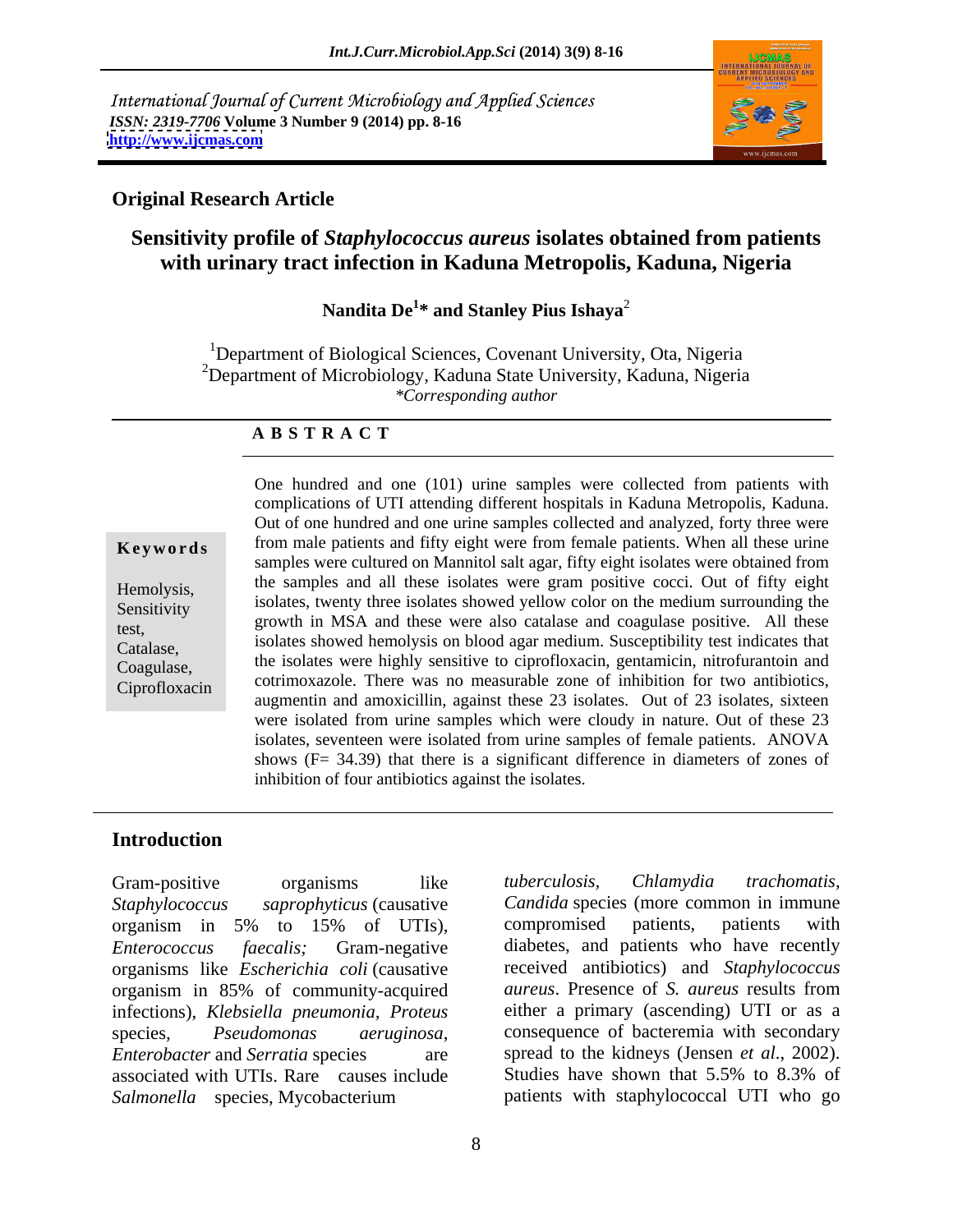untreated develop secondary bacteremia. While a primary *S. aureus* UTI simply initial choice of drug depends on patient's history (e.g. recurrent or frequent infections, producing staphyloxanthin-a membrane

stream infection (bacteremia), including compromised by rapid evolution of infection is among the most prevalent and of complicated S. *aureus* infections, caused by methicillin-resistant *S. aureus* (MRSA) strains, has increased dramatically on health care systems. This burden is increased by the high likelihood that life-

pathogen to spread in both hospitals and

requires a course of oral antibiotics, patients increased frequency of invasive surgery, with secondary bacteremia require increased uses of intravascular devices and intravenous antibiotics and multiple increased member of patients with immune investigations to rule out secondary compromised status because of HIV complications which include endocarditis, infection or immune suppression after osteomyelitis and septic shocks. In order to transplantation or cancer treatment, has led prevent *Staphylococcal* UTI, it is extremely to sharp increases in the incidence of SAB important to have the proper antibiotics. The over the past 30 years (Miro *et al.*, 2005). recent antibiotic therapy) and the prevalence bound carotenoid and it has been suggested of resistant organisms in the community that staphyloxanthin can protect *S. aureus* (Weems, 2001). against oxidative stress. Staphyloxanthin can Drugs commonly recommended for simple against hydrogen peroxide and hydroxyl UTIs include sulfamethoxazole, radicals and might be useful as a therapeutic trimethoprim, amoxicillin, nitrofurantoin, radical scavenger that acts as a virulent ampicillin, ciprofloxacin and levofloxacin. factor (Clauditz *et al.*, 2006). In the present Effective treatment of gram positive blood era, effective control of this disease agent is those caused by *Staphylococcus,*  antimicrobial resistance in both community *Streptococcus*, and *Enterococcus* species, and hospital settings. In principle, the represented major clinical challenge. inhibition of carotenogenesis may offer a *Staphylococcus aureus* bloodstream novel therapeutic approach to the treatment difficult to treat. This incidence of *S. aureus* effectively rendering the pathogen more bacteremia (SAB), particularly bacteremia susceptible to clearance by normal host community settings has increased. Increased antibiotic resistance in addition to the Some strains of *S. aureus* are capable of producing staphyloxanthin-a membrane be regarded as a biological antioxidant compromised by rapid evolution of complicated *S. aureus* infections, innate defenses (Liu *et al.*, 2005).

in recent years in the United States and in However, the resistance ability of *S. aureus* some European countries (Shorr *et al.*, increases due to the widespread uses of 2006). *Staphlococcus aureus* bacteriuria is these antibiotics. Methicillin-resistant *S*. associated with a high mortality rate and *aureus* strains carry the mecA gene that places a substantial cost and resource burden encodes PBP2A, the central determinant of threatening complication of *Staphylococcus*  staphylococcal cassette chromosomal mec *aureus* bacteriuria will occur, including (SCC mec) (Ito *et al.*, 2003). The MRSA infective endocarditis and metastatic contains the ability of resistance of infections (Fowler *et al.*, 2005). macrolides, aminoglycoside, lincosamide, Resistance of *S. aureus* strain to antibiotics has been shown that colonization and has been increasing; thus the ability of this infection of MRSA in healthy people has increases due to the widespread uses of these antibiotics. Methicillin-resistant *S.*  methicillin-resistance, and is carried by a mobile genetic element designated tetracycline and other antimicrobial drugs. It increased. MRSA can transmit between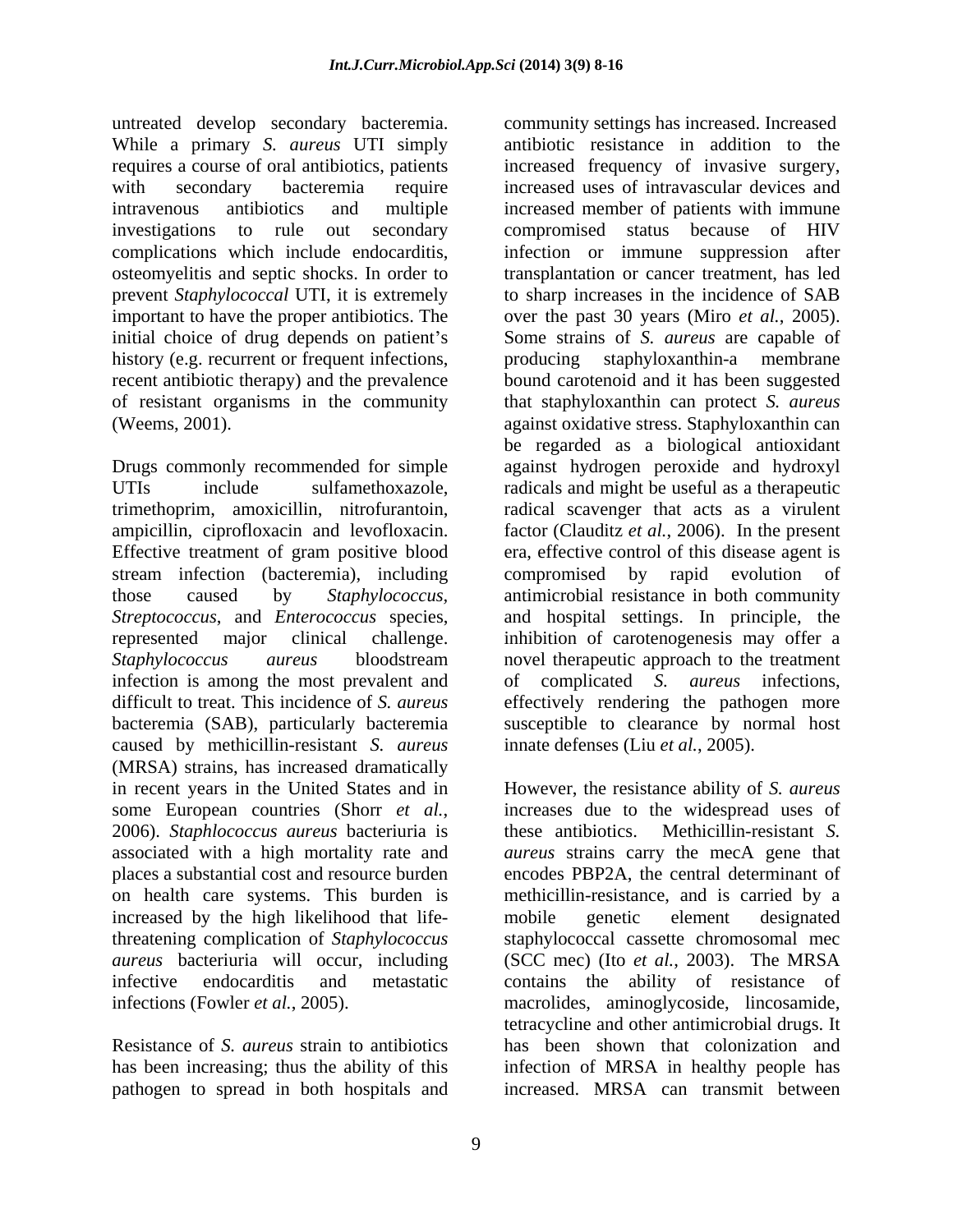person to person, and human and animals, air transmission and contaminated inanimate object to living things. SCC mec types I, II, A loopful of each of urine samples was III and VI have been mostly linked to health inoculated on CLED agar and Mannitol salt care associated MRSA strains (HA-MRSA) agar (MSA) and the plates were incubated at while types IV and V have been commonly associated with community associated isolates (CA-MRSA) (Feng *et al*., 2008). An investigation was made here on the subcultured on blood agar for observation of sensitivity profile of *S. aureus* isolates hemolysis on blood agar (BA). The colonies obtained from patients suffering from UTI against some commonly prescribed were collected and labeled and were kept in antibiotics. refrigerator for identification purpose.

The selected study area was Kaduna metropolis, Kaduna. The National Petroleum Cooperation hospital (NPCH) located at Kachia road, Kaduna and Nursing home following the<br>
(NH) located opposite ASSA pyramid hotel. Benson (2005). (NH) located opposite ASSA pyramid hotel, Kaduna was selected for this purpose. One hundred and one (101) samples were (b) Biochemical characterization of the collected from patients complaining of urinary tract infection. Forty three samples were collected from male patients whereas fifty three were collected from female patients. The appearance and pH value of each urine sample was also recorded. The study period was between the months of July 13 to August 13.

### **Collection of samples**

The urine samples were collected from the strains patients with the help of laboratory staff numbers of hospitals. The aim of the research work was explained to them before streak plate method. Sensitivity disks collection of urine samples. Each patient containing conventional antibiotics like was given a sterile wide-necked, leak proof augmentin (20 µg), Amoxicillin (10 µg), container. Explanations were made to the ciprofloxacin  $(5 \mu g)$ , cotrimoxazole  $(30 \mu g)$ , patients to collect clean catch midstream gentamicin (10 µg) and nitrofurantoin (300 samples. After collection and labeling,  $\mu$ g) manufactured by BIOTECH LABS., specimens were sent to the laboratory for England were used for sensitivity test. Aimmediate processing.

### **Processing of collected specimens:**

 $37^{\circ}$ C for 24 h. The round and white to vellow colonies of  $1-3$  mm in diameter were isolated and labeled. These were which showed wide zone of clear hemolysis

# **Materials and Methods Identification of** *Staphylococcus aureus:*

**Study area** (a) Morphological and cultural (a) Morphological and cultural characteristics: The appearance and color of the colonies on CLED agar, MSA agar and Blood agar and diameter of the colonies were noted. Gram staining was done following the procedure as described in

July 13 to August 13. method was followed as instructed by Benson (2005).<br>(b) Biochemical characterization of the isolates: The isolates were also identified using different biochemical tests like catalase test, coagulase test, sugar utilization tests. Isolates were then tested for coagulase production using Staphytect Plus test method. The reagents were purchased from Sanofi Diagnostic Pasteur, France and the manufacturer.

### **Sensitivity profile of the isolated** *S. aureus* **strains**

All 23 isolates were used for this test using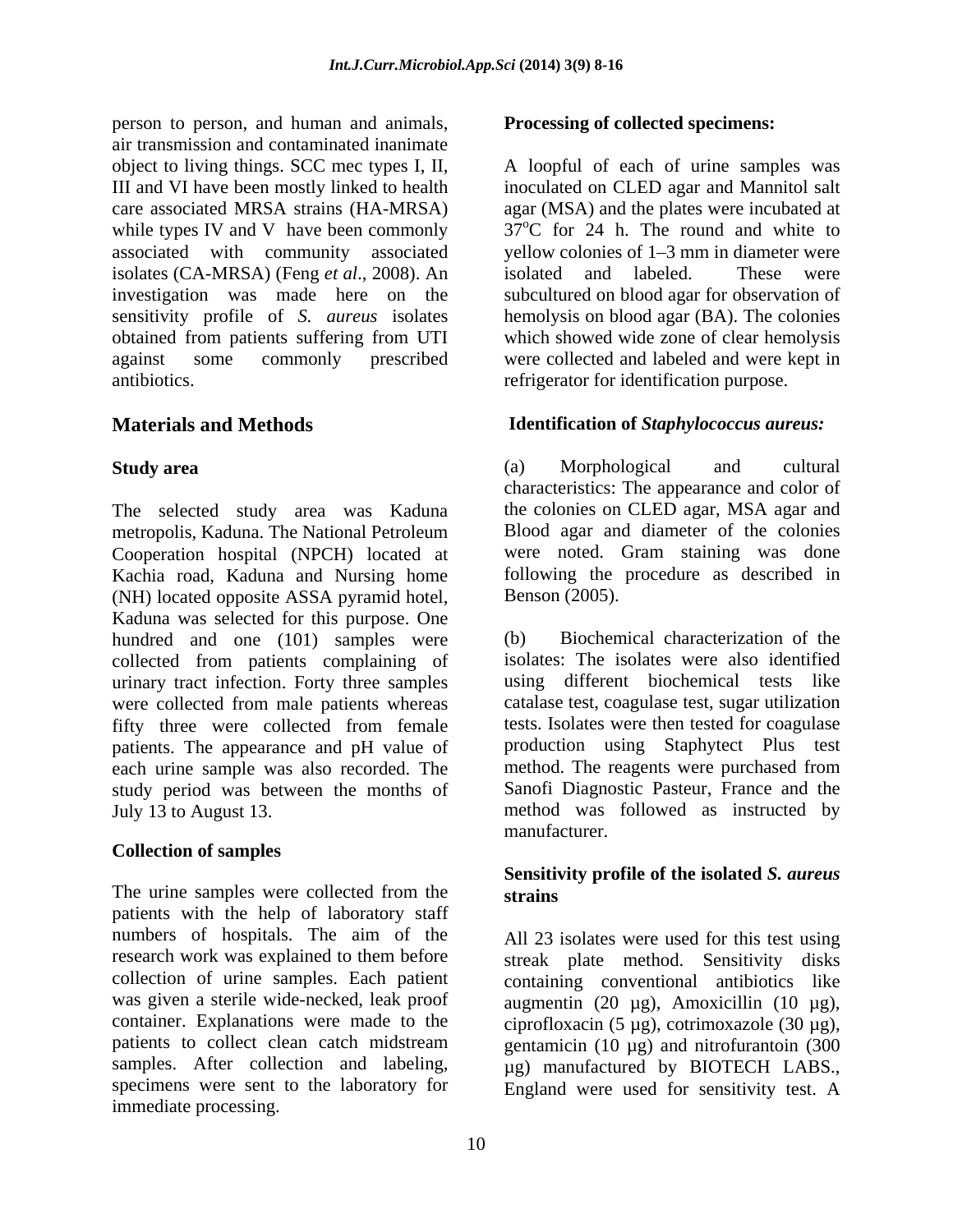loopful of growth of each isolate on mannitol salt agar was suspended in sterile water and then was diluted in steps of 1:10 When all these urine samples were cultured to give turbidity equivalent to the 0.5 on Mannitol salt agar, fifty eight isolates McFarland standard (a density of  $1x10^8$ cells/ml) before inoculation. Mueller-Hinton (57.4%) and all these isolates obtained were agar was inoculated with 0.5 ml suspension gram positive cocci. Out of fifty eight of each isolate adjusted to  $1x10^8$  cells/ml isolates, twenty three isolates (22.8%) using sterile spreader. Sensitivity discs showed yellow color on the medium containing antibiotics were placed on the surrounding the growth in MSA and these surface of each Mueller-Hinton agar plate were also catalase and coagulase positive. evenly seeded with test organisms and was These twenty three isolates also showed incubated for 24 h at  $37^{\circ}$ C. The isolates hemolysis on blood agar medium. The showing the zone size of 20 mm or less for ciprofloxacin, 14 mm or less for nitrofurantoin, 12 mm or less for gentamicin Out of 23 isolates, 16 were isolated from and cortimixazole and 19 mm or less were urine samples which were cloudy in nature. considered as resistant strains for these Out of 23 isolates, 17 were isolated from antibiotics (CLSI, 2007). urine samples of female patients (Table 3).

ANOVA test was done in order to see the difference in diameters of zones of inhibition of the antibiotics against the Susceptibility test indicates that the isolates isolates is significant or not. were highly sensitive to ciprofloxacin

A total number of one hundred and one urine samples were collected from patients  $34.39$  that there is a significant difference in attending the two hospitals. Out of one hundred and one urine samples analyzed, forty three (42.6%) were from male patients patients. Thirty four (34) of these samples  $\frac{\text{of}}{\text{of}}$  of 101 samples, 23 isolates (22.8%) of S. were cloudy in nature and the pH values of the samples were in the range of  $5.0-9.0$ . The range of age of the patients was  $5-59$ years. Twenty two (21.8%) samples were collected from patients of the age group 0f  $1-20$  years whereas  $63$   $(62.4\%)$  were collected from patients of  $21-40$  years age group and 16 (15.8%) were collected from patients of age group of  $41-60$  years (Table 1). The contract of the contract a relatively short urethra in women which a relatively short urethra in women which

## **Isolation and identification of isolates**:

were obtained from 58 urine samples were obtained from 58 urine samples results are expressed in Table 2.

Out of 23 isolates, 17 were isolated from

## **Antibiotic susceptibility test**

**Results and Discussion** (100% ) and cotrmoxazole ( 83%) . There **Description of samples** two antibiotics, augmentin and amoxicillin, (100%), gentamicin (100%), nitrofurantoin was no measurable zone of inhibition for against these 23 isolates. The results are shown in Table 4. ANOVA shows  $(F=$ 34.39) that there is a significant difference in diameters of zones of inhibition of four antibiotics against the isolates (Table 5).

and fifty eight (57.4%) were from female From this study it has been observed that out From this study it has been observed that out of 101 samples, 23 isolates (22.8%) of *S. aureus* were obtained from 23 urine samples. This agrees with the findings of Akerele *et al.,* (2000) who reported a recovery rate of 35.6% *S. aureus* in Benin city, Nigeria. Out of 23 isolates, 17 isolates were obtained from female patients (73.91%) which support the work of Akortha and Ibadin (2008) and Mordi and Erah (2006). This may be due to the fact that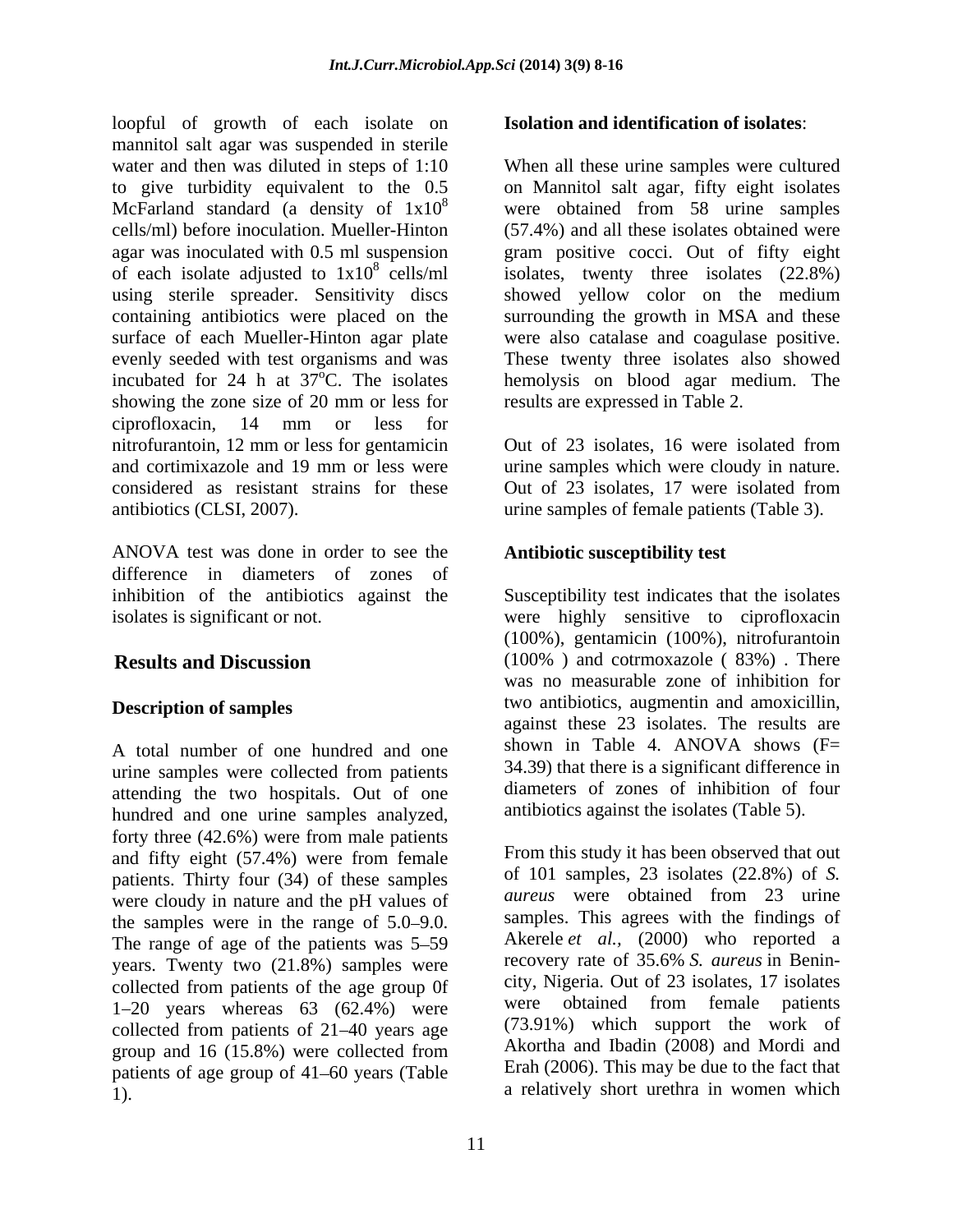makes it subject to fecal contamination and among the men. Out of 23 isolates, 16 colonization with potentially pathogenic bacteria that has only a few centimeters to which were cloudy in nature. The urine traverse to the bladder. Out of 17 *S. aureus* samples are cloudy or bloody in nature if infected female patients, 14 (82.35%) were patients are suffering from bladder infection in the range of  $16-35$  yrs of age. This observation supports previous findings (Nwanze *et al*., 2007; Akortha and Ibadin, 2008) and may be due to sexual intercourse the study showed 100% resistance to and use of a diaphragm for contraception. augmentin and amoxicillin, and 100% are at highest risk of community-acquired UTIs (Manges *et al.*, 2008). cotrimoxazole. Thus, indicating that all

Out of 23 patients who were infected with *S.* usually favors the transfer of this organism (Okeke *et al.*, 1999). leading to the increasing level of prevalence

isolates were obtained from urine samples (cystitis) (Gupta *et al*., 2011).

This suggests that sexually active women sensitivity to ciprofloxacin, gentamicin, *sureus*, 6 were male patients suffering from 13% of them showed very high resistance to UTI. Though it is not common to have UTI cotrimoxazole. The organism's resistance to among male below 50 yrs old, the age range these agents might be due to the easy of three male patients having UTI *S. aureus* availability of the antimicrobial agents in infection was 20–37. This may due to the this environment which usually leads to their relationship between men and women which frequent and indiscriminate use in UTIs The susceptibility test results of *S. aureus* in the study showed 100% resistance to augmentin and amoxicillin, and 100% nitrofurantoin and 87% sensitivity to cotrimoxazole. Thus, indicating that all the *S. aureus* isolates involved in UTIs were augmentin and amoxicillin resistant and (Okeke *et al*., 1999).

|                      |      | <b>Example.</b> Distribution of samples based on sex and age |                 |
|----------------------|------|--------------------------------------------------------------|-----------------|
| Age                  | Male | Female                                                       | Total (% )      |
| $\Omega$<br>$1 - 20$ |      |                                                              | (21.0)<br>221.0 |
| $21 - 40$            |      |                                                              | 63(62.4)        |
| $41 - 60$            |      |                                                              | .6(15.8)        |
|                      |      |                                                              |                 |

**Table.1** Distribution of samples based on sex and age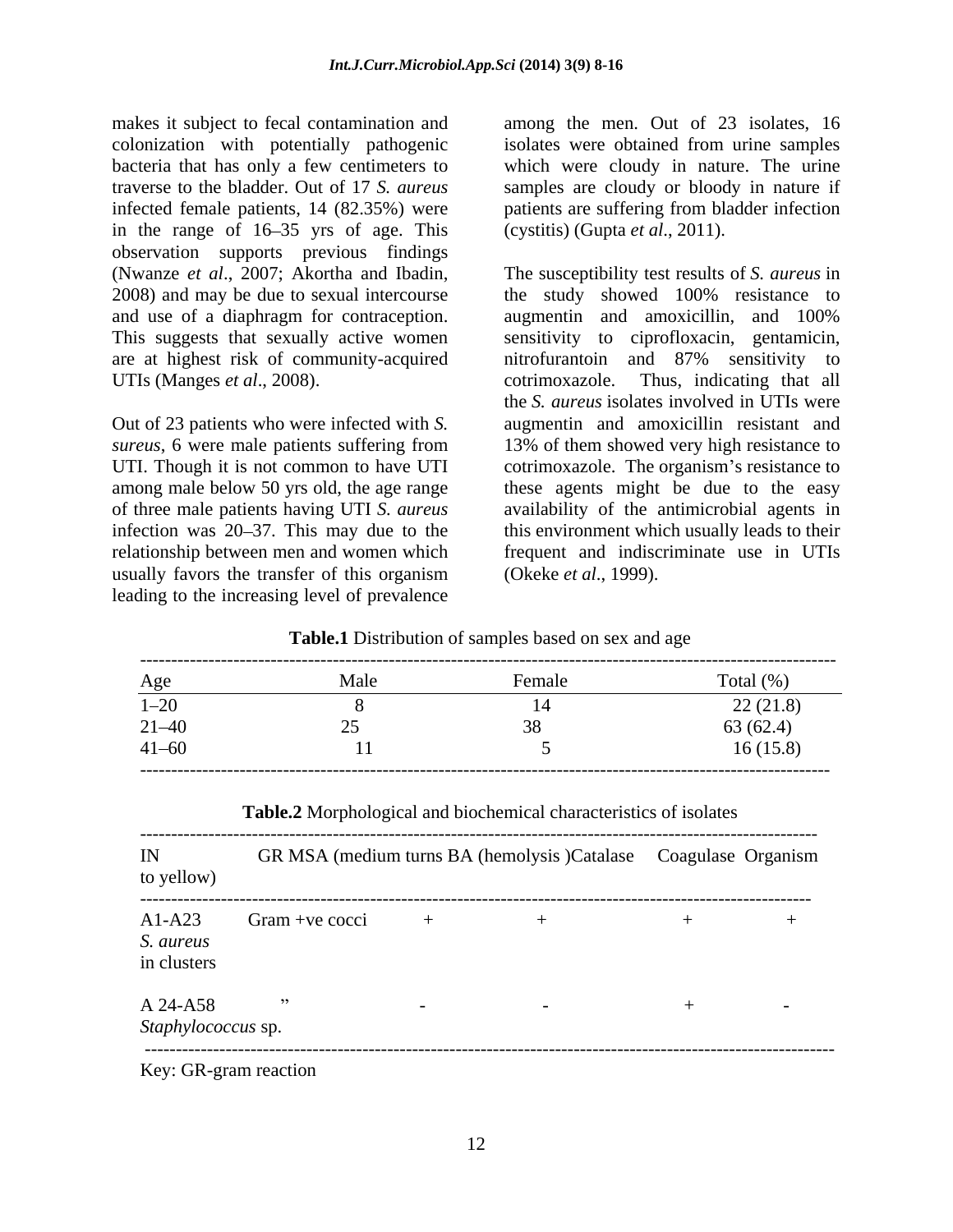|                                                                  | S/N   Sample Code   Sex |                         |                        | Age   Appearance                                                  |
|------------------------------------------------------------------|-------------------------|-------------------------|------------------------|-------------------------------------------------------------------|
| $\begin{vmatrix} 1 & \end{vmatrix}$ 4                            |                         | Female $\vert$ 29       |                        | Cloudy                                                            |
| $\boxed{2}$ 8                                                    |                         | $-66$                   |                        | 31   Brown and cloudy                                             |
| $\boxed{3}$ $\boxed{11}$                                         |                         | $-66$                   | 32                     | $-66$                                                             |
| $\begin{array}{ c c c } \hline 4 & 15 \end{array}$               |                         | - 66                    |                        | $\begin{array}{ c c c }\n\hline\n21 & \text{Cloudy}\n\end{array}$ |
| $\boxed{5}$ $\boxed{19}$                                         |                         | $-66$                   |                        | $35$ Red and cloudy                                               |
| $\begin{array}{ c c c c c } \hline 6 & 26 \\ \hline \end{array}$ |                         | $-66$                   | 22                     | Yellow-brown                                                      |
| $7 \mid 28$                                                      |                         | Male                    | 20                     | <b>Brown</b> and cloudy                                           |
| $\begin{array}{ c c c c c } \hline 8 & 32 \\ \hline \end{array}$ |                         | $66 -$                  | 48                     | $-66$                                                             |
| $\boxed{9}$ $\boxed{39}$                                         |                         | $-66$                   |                        | $49$ Cloudy                                                       |
| $\boxed{10}$ $\boxed{43}$                                        |                         | Female 21               |                        | <b>Brown</b> and cloudy                                           |
| $\boxed{11}$ $\boxed{45}$                                        |                         | Male                    |                        | 32 Red and cloudy                                                 |
| $\boxed{12}$ $\boxed{52}$                                        |                         | Female $\vert$ 16       |                        | Cloudy                                                            |
| $\boxed{13}$ $\boxed{57}$                                        |                         | $-66$                   |                        | $24$ Red and cloudy                                               |
| $\begin{array}{ c c c }\n\hline\n14 & 69\n\end{array}$           |                         | $-66$                   |                        | $30$ Cloudy                                                       |
| $15 \overline{\smash{\big)}\ 71}$                                |                         | Male                    |                        | 45   Yellow-brown                                                 |
| $16$ 73                                                          |                         | $-66$                   |                        | 27   Milky white                                                  |
| 17 77                                                            |                         | Female $\vert 30 \vert$ |                        | Red and cloudy                                                    |
| 18 80                                                            |                         | $-66$                   |                        | 37   Yellow-brown                                                 |
| 19 83                                                            |                         | $-66$                   |                        | $ 41 $ Cloudy                                                     |
| 20 86                                                            |                         | $-66$                   |                        | 23   Yellow-brown                                                 |
| $\boxed{21}$ 91                                                  |                         | $-66$                   |                        | $21$ Cloudy                                                       |
| 22 95                                                            |                         | $-66$                   |                        | 45   Yellow-brown                                                 |
|                                                                  | 23 100                  | $-66$                   | $31$ $\cdot\cdot\cdot$ |                                                                   |

**Table.3** Distribution of *S. aureus* among male and female patients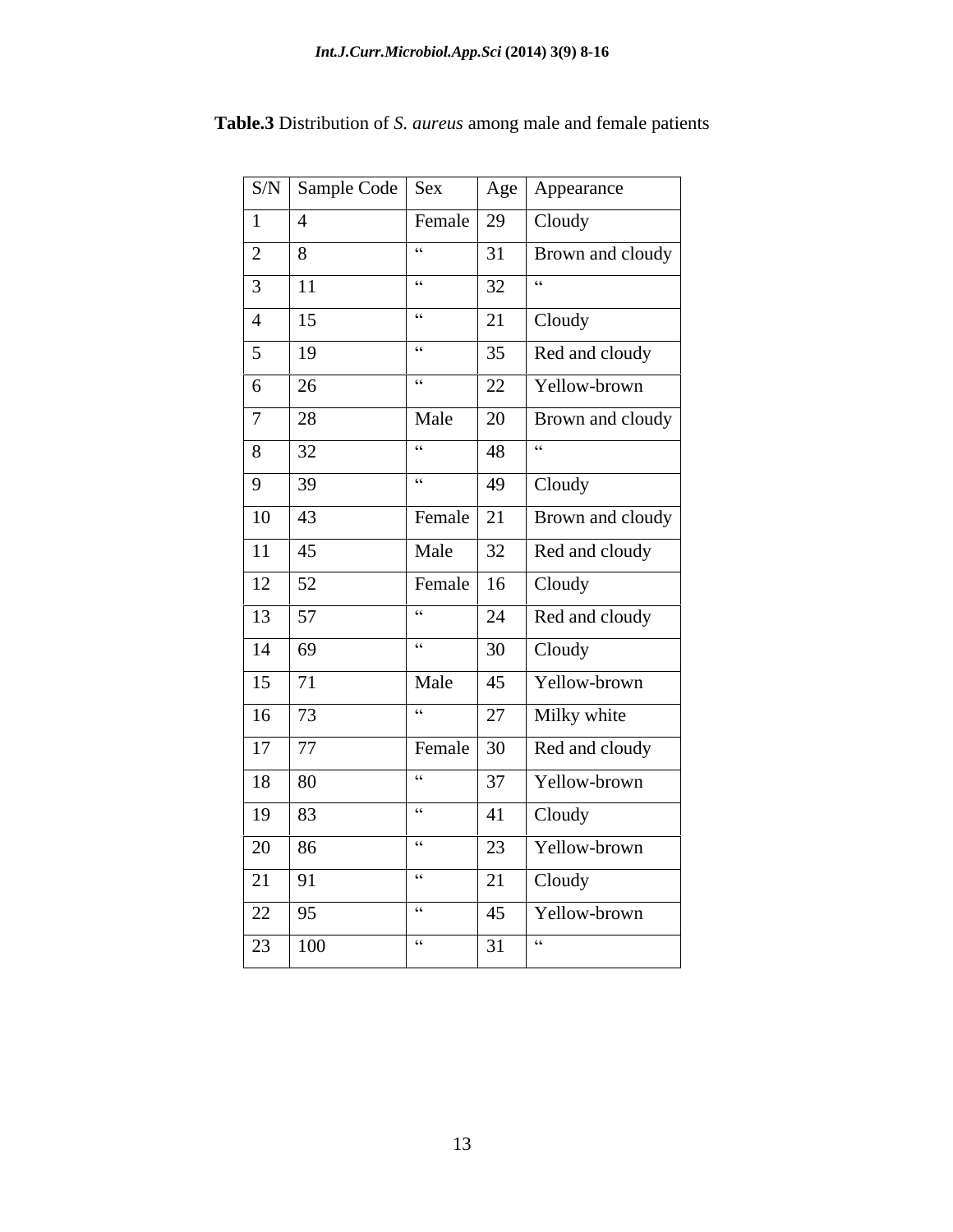| $\vert$ S/N $\vert$ A | $\mathbf{1}$ |                                                                 | ( <del>;</del> 1 H |                                                                                                             |          | $\blacksquare$<br>$\blacksquare$                                              | $\Box$                                                                                                                                                                                                                                                                                                                                                                                                                | IR. |                                                                                                                                                                                                                                      |          |
|-----------------------|--------------|-----------------------------------------------------------------|--------------------|-------------------------------------------------------------------------------------------------------------|----------|-------------------------------------------------------------------------------|-----------------------------------------------------------------------------------------------------------------------------------------------------------------------------------------------------------------------------------------------------------------------------------------------------------------------------------------------------------------------------------------------------------------------|-----|--------------------------------------------------------------------------------------------------------------------------------------------------------------------------------------------------------------------------------------|----------|
|                       |              | $(4.0 \pm 4.0 \pm 4.0)$ $(4.5 \pm 3.9 \pm 4.9 \pm 3.7 \pm 3.7)$ |                    |                                                                                                             |          |                                                                               | $(1.1 \times 1.3.5 \times 1.3.8 \times 3.5 \times 4.9 \times 4.7 \times 3.6 \times 4.0 \times 4.1 \times 4.4 \times 5.1 \times 10^{-4} \times 10^{-4} \times 10^{-4} \times 10^{-4} \times 10^{-4} \times 10^{-4} \times 10^{-4} \times 10^{-4} \times 10^{-4} \times 10^{-4} \times 10^{-4} \times 10^{-4} \times 10^{-4} \times 10^{-4} \times 10^{-4} \times 10^{-4} \times 10^{-4} \times 10^{-4} \times 10^{-4}$ |     |                                                                                                                                                                                                                                      | $14.5-1$ |
|                       |              |                                                                 |                    |                                                                                                             |          |                                                                               |                                                                                                                                                                                                                                                                                                                                                                                                                       |     |                                                                                                                                                                                                                                      |          |
|                       | - 191        | $161351371231261$                                               |                    |                                                                                                             | $\cdots$ | $2.3$   2.5   2.7   2.3   2.7   2.3   2.3   2.4   2.0   2.6   2.9   $\degree$ |                                                                                                                                                                                                                                                                                                                                                                                                                       |     |                                                                                                                                                                                                                                      |          |
|                       | 291191231    |                                                                 |                    | . 2.5   2.6   1.9   2.8   2.3   2.9   2.5   2.5   2.8   2.4   2.5   2.9   2.5   2.8   2.5   3.4   3.0   3.2 |          |                                                                               |                                                                                                                                                                                                                                                                                                                                                                                                                       |     |                                                                                                                                                                                                                                      |          |
|                       |              | 1 2 7 1 2 7 1 4                                                 |                    | $\angle$ 4   0.4   0.0   0.0   $\angle$ $\angle$   $\angle$                                                 |          |                                                                               | 2.6   2.2   3.4   3.8   0.4   0.5   2.2   2.5   3                                                                                                                                                                                                                                                                                                                                                                     |     | <u>in the company of the company of the company of the company of the company of the company of the company of the company of the company of the company of the company of the company of the company of the company of the comp</u> |          |
|                       |              |                                                                 |                    |                                                                                                             |          |                                                                               |                                                                                                                                                                                                                                                                                                                                                                                                                       |     |                                                                                                                                                                                                                                      |          |

**Table.4** Sensitivity profile of isolates against different antibiotics

Key:  $1 \rightarrow$  ciprofloxacin (10 $\mu$ g/ml) A-W $\rightarrow$  isolates

 $2 \rightarrow$  augmentin (30 µg/ml)

 $3 \rightarrow$  gentamicin (10 $\mu$ g/ml)

 $4 \rightarrow$ nitrofurantoin (200 $\mu$ g/ml)

 $5 \rightarrow$  cotrtimoxazole (25 $\mu$ g/ml)

 $6 \rightarrow$  amoxicillin (25 $\mu$ g/ml)

**Table.5** Showing Biostatistical test for four antibiotics against the isolates

| SNIA |                             | the contract of the contract of the contract of              |                                                                                  | the contract of the contract of the contract of |                                                     |          |          |                                                                                                                 |                                                                     |
|------|-----------------------------|--------------------------------------------------------------|----------------------------------------------------------------------------------|-------------------------------------------------|-----------------------------------------------------|----------|----------|-----------------------------------------------------------------------------------------------------------------|---------------------------------------------------------------------|
|      |                             | $(4.0 \mid 4.0 \mid 4.0 \mid 4.5 \mid 3.9 \mid 4.9 \mid 3.7$ |                                                                                  | 4.0   3.8   3.7                                 | $\mid$ 3.7   3.5   3.8   3.5   4                    | -4.9 +4. |          | the contract of the contract of the contract of the contract of the contract of the contract of the contract of | $\vert 3.6 \vert 4.0 \vert 4.1 \vert 4.4 \vert 5.1 \vert 4.5 \vert$ |
|      |                             | $12.9$   1.9   1.6   3.5   3.7   2.3                         | .1   2.3   2.0   2.0   2.4   2.2   2.0   2.3   2.9   2.1   2.9   2.1   2.3   2.3 |                                                 | 1761721751771721                                    |          | $\sim$ . |                                                                                                                 | $\vert 2.0 \vert 2.6 \vert 2.9 \vert 3.2 \vert$                     |
|      | $2.4$   2.9   1.9   2.3   3 | $J_{1}$ $L_{1}$ $L_{2}$ $L_{3}$ $L_{4}$                      |                                                                                  | 4. J L.J                                        | $\degree$   2 9   2.5   2.5   2.8   2.4   2.5   2.5 |          |          |                                                                                                                 | $13.4$   3.0   3.2                                                  |
|      |                             | $\mid$ 2.6   2.8   2.3   2.7   2.7   2.4                     |                                                                                  |                                                 | 5   2.2   3.8   3.2   2.5   2.6   2.2   3.4         |          |          |                                                                                                                 | 2.2 2.5 3.4 3.0                                                     |

 $F_{\rm obs} = 34.39$ 

 $F_{3,88,0.95}$  = 2.67

Since  $F_{obs}$  value is greater than  $F_{cal}$  value, we can say that there is a significant difference between the diameters of zones of inhibition of the isolates against four antibiotics.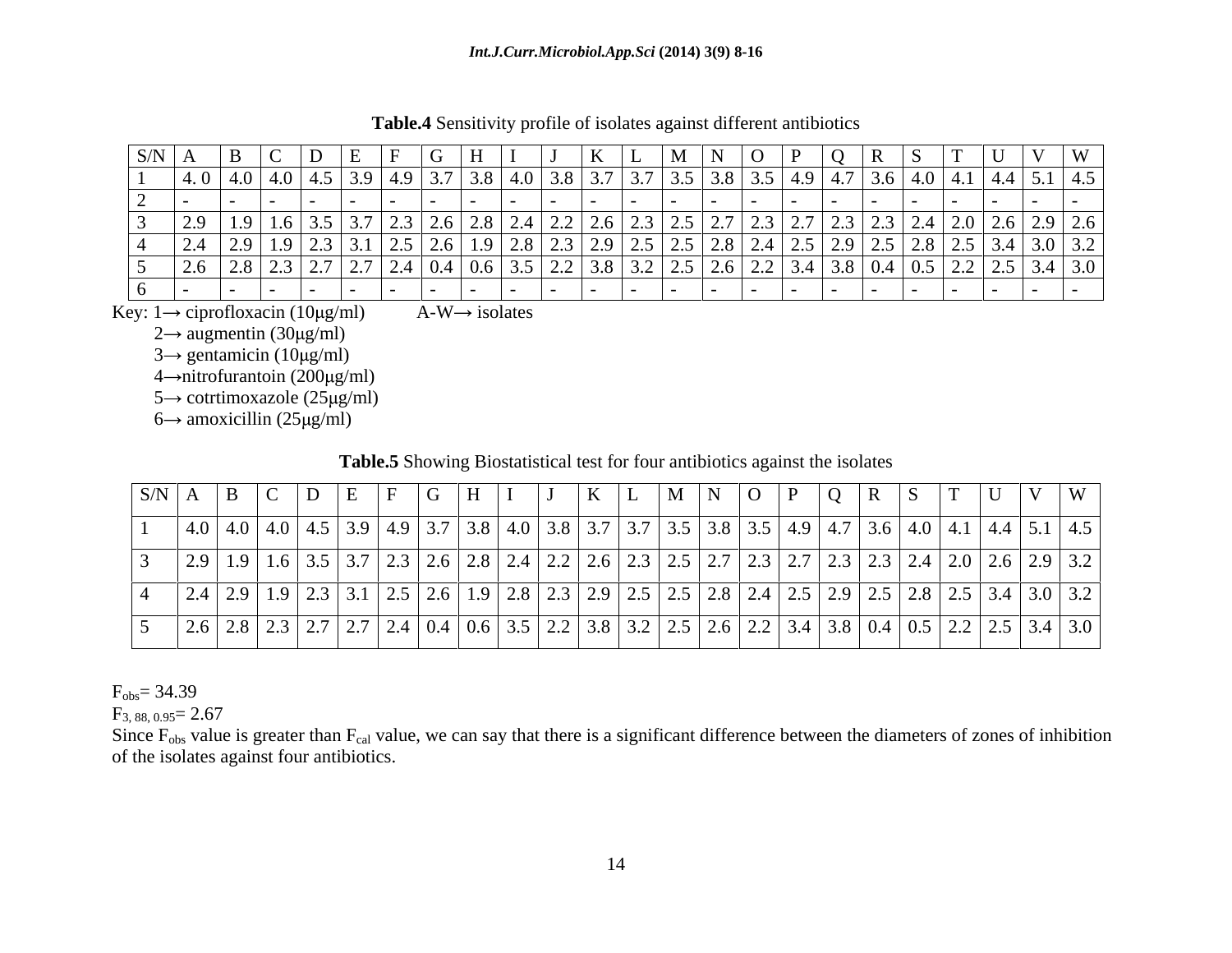- Akerele, J., Akonkhai, I., Isah, A. (2000). Society of America and the Urinary pathogens and antimicrobial susceptibility: A retrospective study and Infectious Diseas<br>of the diagnostic laboratories in  $Dis., 52(5): e103-20.$ ofprivate diagnostic laboratories in Benin City, Nigeria. *J. Med. Lab.*
- patients with urinary tract infection
- Benson, H. (2005). Microbiological Applications,  $9^{th}$  ed. McGraw Hill 278 ca.<br>Higher Education New York pp. 25–32.
- Clauditz, A., Resch, A., Wieland, K., Peschel, A., Gotz, F. (2006). of *Staphylococcus aureus* and its ability to cope with oxidative stress. *Infection and Immunity*, 74(8): antioxidant activi<br>4950–4953. 202(2): 209–215.
- CLSI, (2007). Performance Standards for antimicrobial susceptibility testing;
- Feng, Y., Chen, C.J., Su, L.H., Hu, S., Yu, *Infect. Dis.* 14: 1575–83. J., Chiu, C. H. (2008). Evolution and genomics. *FEMS Microbiol. Rev.,*
- *Staphylococcus aureus* endocarditis: Merged Data<br>a consequence of medical progress 41:507–514. a consequence of medical progress.
- Gupta, K., Hooton, T.M., Naber, K.G. (2011). International clinical practice guidelines for the treatment of acute

**References** pyelonephritis in women: A 2010 pyelonephritis in women: A 2010 update by the Infectious Diseases Society of America and European Society for Microbiology and Infectious Diseases. *Clin. Infect. Dis.*, 52(5): e103–20.

- *Sci.*, 9: 47–52. **Hiramatsu, K. (2003). Insights on** Akortha, E.E., Ibadin, O.K. (2008). Incidence and antibiotic genome: genomic island SCC. *Drug* susceptibility pattern of Resist. Updat., 6: 41–52. Ito, T., Okuma, K., Ma, X.X., Yuzawa, H., antibiotic resistance from its whole *Resist. Updat., 6:* 41–52.
	- *Staphylococcus aureus* amongst Jensen, A.G., Wachmann, C.H., Espersen, (UTIS) in UBTH Benin City, Nigeria. Afr. J. Biotechnol., 7:1637–1640. **outcome of** *Staphylococcus aureus* th 278 cases. *Arch. Intern. Med.,* 162: ed. McGraw Hill 278 cases. Arch. Intern. Med., 162: Higher Education, New York pp.  $25-32$ . F., Scheibel, J., Skinhoj, P., Frimdt- Moller, N. (2002). Treatment and bacteremia: a prospective study of  $25 - 32.$
	- 239 266 and 299 304. Liu, G.Y., Essex, A., Buchanan, J.T., Staphyloxanthin plays role in fitness Staphylococcus aureus golden  $4950 - 4953$ .  $202(2)$ :  $209 - 215$ . Data, V., Hoffman, H.M., Bastian, J.F., Fiever, J., Nizet, V. (2005). *Staphylococcus aureus* golden pigment impairs neutrophil killing and promotes virulence through its antioxidant activity. *J. Exp. Med.,* 202(2): 209 215.
	- Seventeenth Information Endemic and epidemic lineages Supplement. Vol. 27, No. 1, pp. 44– of *Escherichia coli* that causes 51. The urinary tract infections. *Emerg.* Manges, A.R., Tabor, H., Tellis, P., Vincent, C., Tellier, P.P. (2008). of *Escherichia coli* that causes urinary tract infections. *Emerg. Infect. Dis.*14: 1575–83.
- Pathogenesis of *Staphylococcus*  Chen, A.Y., Stafford, J.A., Corey, *aureus* lessons learned from genotyping and comparative *Staphylococcus aureus* native value 32: 23–37. episodes from the international Fowler, V.G., Miro, I.M., Hoen, B. (2005). collaboration on Endocarditis Miro, I.M., Anguera, I., Cabell, C.H., G.R., Olaison, L. (2005). infective endocarditis report of 566 episodes from the international collaboration on Endocarditis Merged Database. *Clin. Infect. Dis*.,  $41:507 - 514$ .
	- *JAMA*, 293: 3012–3021. Mordi, R.M., Erah, P.O. (2006). uncomplicated cystitis and southern Nigeria. *Afr. J. Biotechnol.,*Mordi, R.M., Erah, P.O. (2006). Susceptibility of common urinary isolates to the commonly used antibiotics in atertiary hospital in